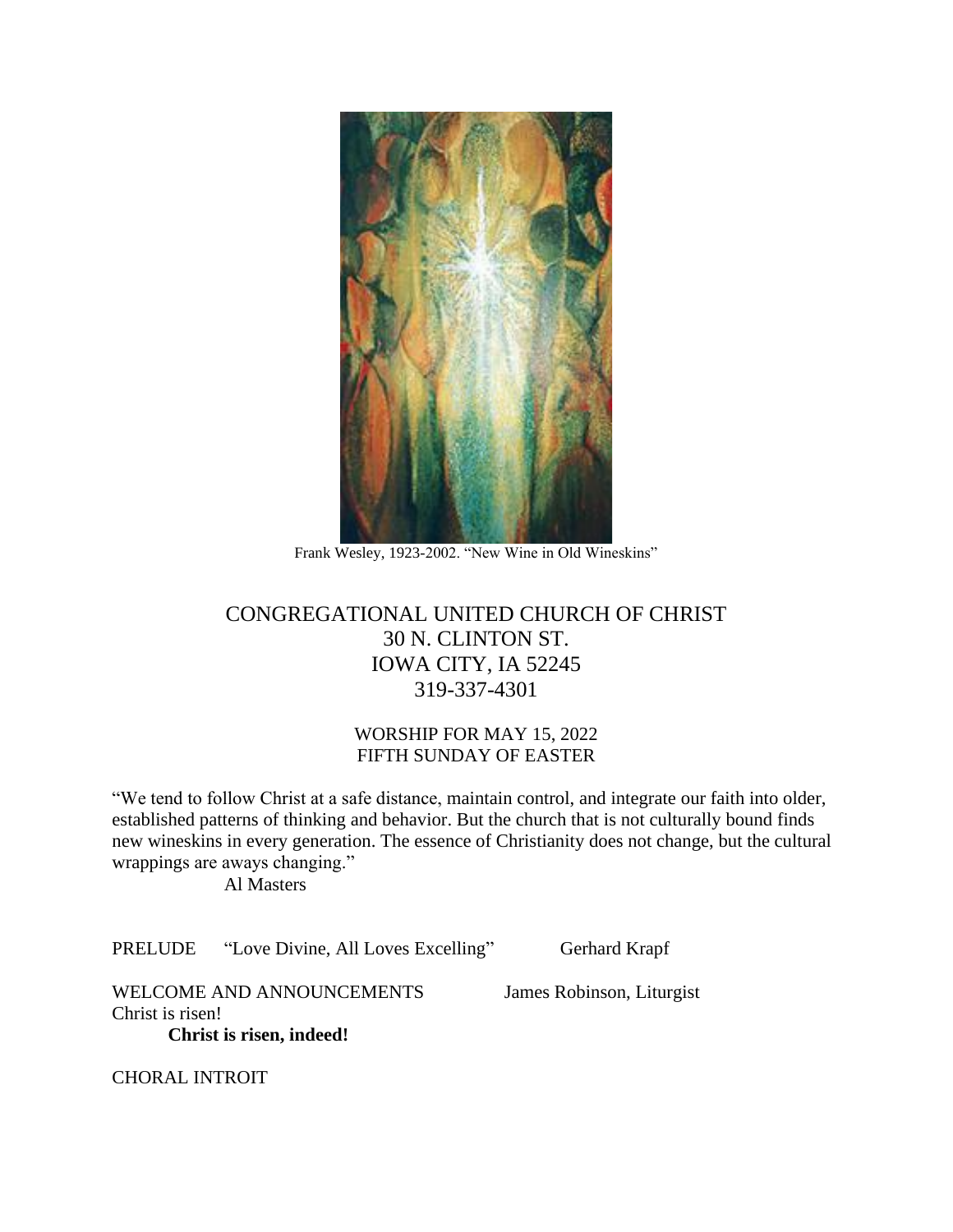\*CALL TO WORSHIP

As high as the stars are beyond the earth, so great is God's love for those who live in awe.

**Praise the Lord, O my soul, and all that is within me, praise God's holy name.** God redeems your life from hopelessness, and crowns you with love and mercy.

**Praise the Lord, O my soul, and forget not all God's benefits.** As long as you live, God will satisfy you, your spirit will soar like young eagles.

> **Let all places and all creatures praise God. Praise the Lord, O my soul!**

\*HYMN 272 "God of the Sparrow" **God of the sparrow God of the whale God of the swirling stars How does the creature say Awe How does the creature say Praise**

**God of the earthquake God of the storm God of the trumpet blast How does the creature cry Woe How does the creature cry Save**

**God of the rainbow God of the cross God of the empty grave How does the creature say Grace How does the creature say Thanks**

**God of the hungry God of the sick God of the prodigal How does the creature say Care How does the creature say Life**

**God of the neighbor God of the foe God of the pruning hook How does the creature say Love How does the creature say Peace**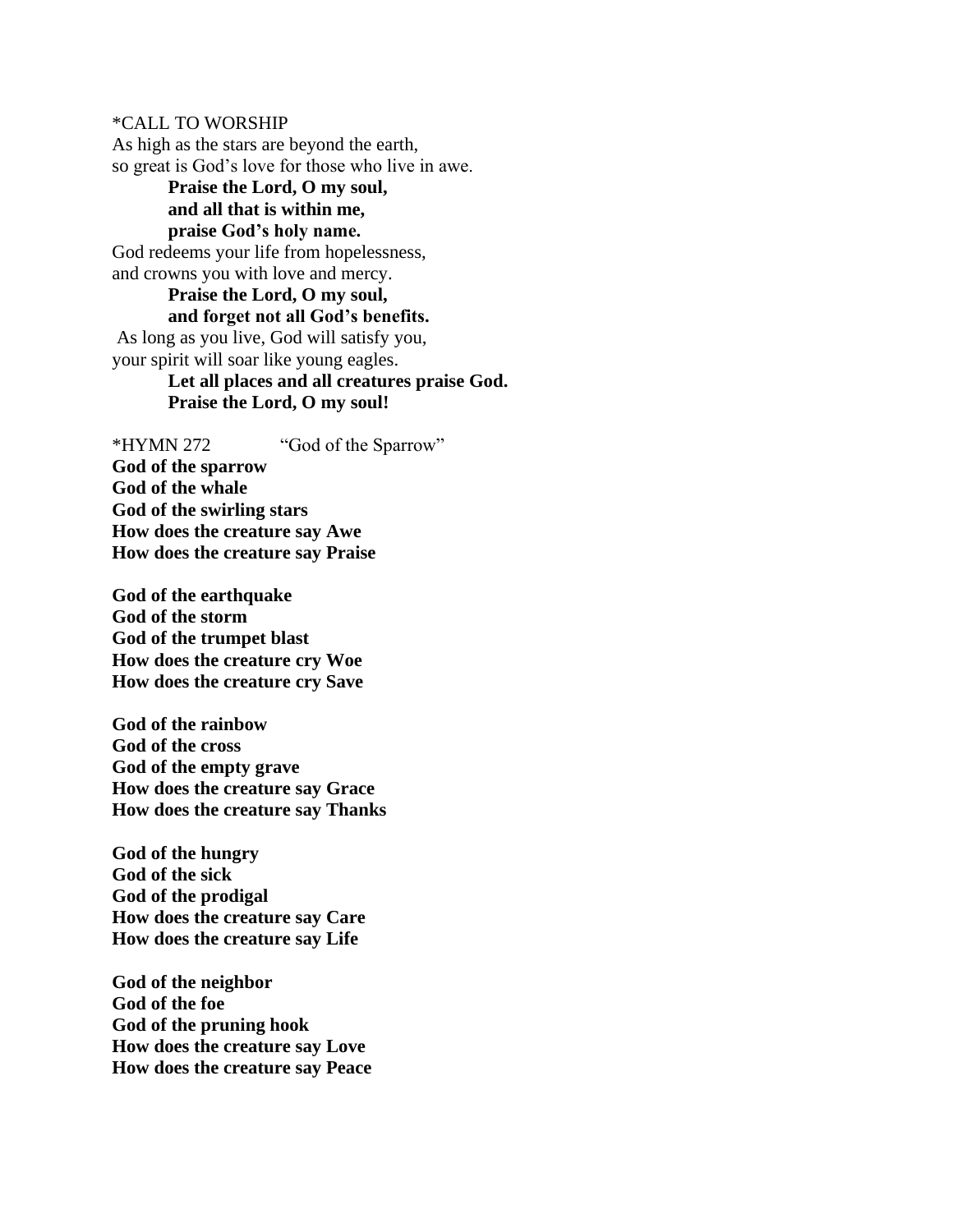**God of the ages God near at hand God of the loving heart How do your children say Joy How do your children say Home**

#### \*OPENING PRAYER

**God of resurrection, when our hearts are weary, help us to watch and wait and work for the new thing you are doing in our world and in our midst. Give us, your creatures, the words to speak of your forgiving grace that brings us into a new day. As we worship, may we find renewal in your care and strength in your Spirit for the days ahead. Amen.** 

ANTHEM "Sing to the Lord a New Song" Robert Lau

#### TIME OF PRAYER

Prayers of the People Silent Prayer The Prayer of Our Savior

**Our Father, who art in heaven, hallowed be thy name, thy kingdom come, thy will be done, on earth as it is in heaven. Give us this day our daily bread; and forgive us our debts, as we forgive our debtors; and lead us not into temptation, but deliver us from evil. For thine is the kingdom, and the power, and the glory, forever. Amen.** Choral Response

### SERVICE OF GIVING

Invitation Offertory "Andante" John Stainer \*Response **Praise God, from whom all blessings flow, Praise Christ, all creatures here below, Praise Holy Spirit evermore; Praise Triune God, whom we adore. Amen. \***Prayer of Dedication

#### CHILDREN'S MESSAGE

(At this time, children are dismissed to attend Children's Church.)

SCRIPTURE LESSON Isaiah 43:14-21

#### PSALM 126

When the Lord restored the fortunes of Zion, then were we like those who dream.

> **Then was our mouth filled with laughter, and our tongue with shouts of joy.**

Then they said among the nations,

"The Lord has done great things for them."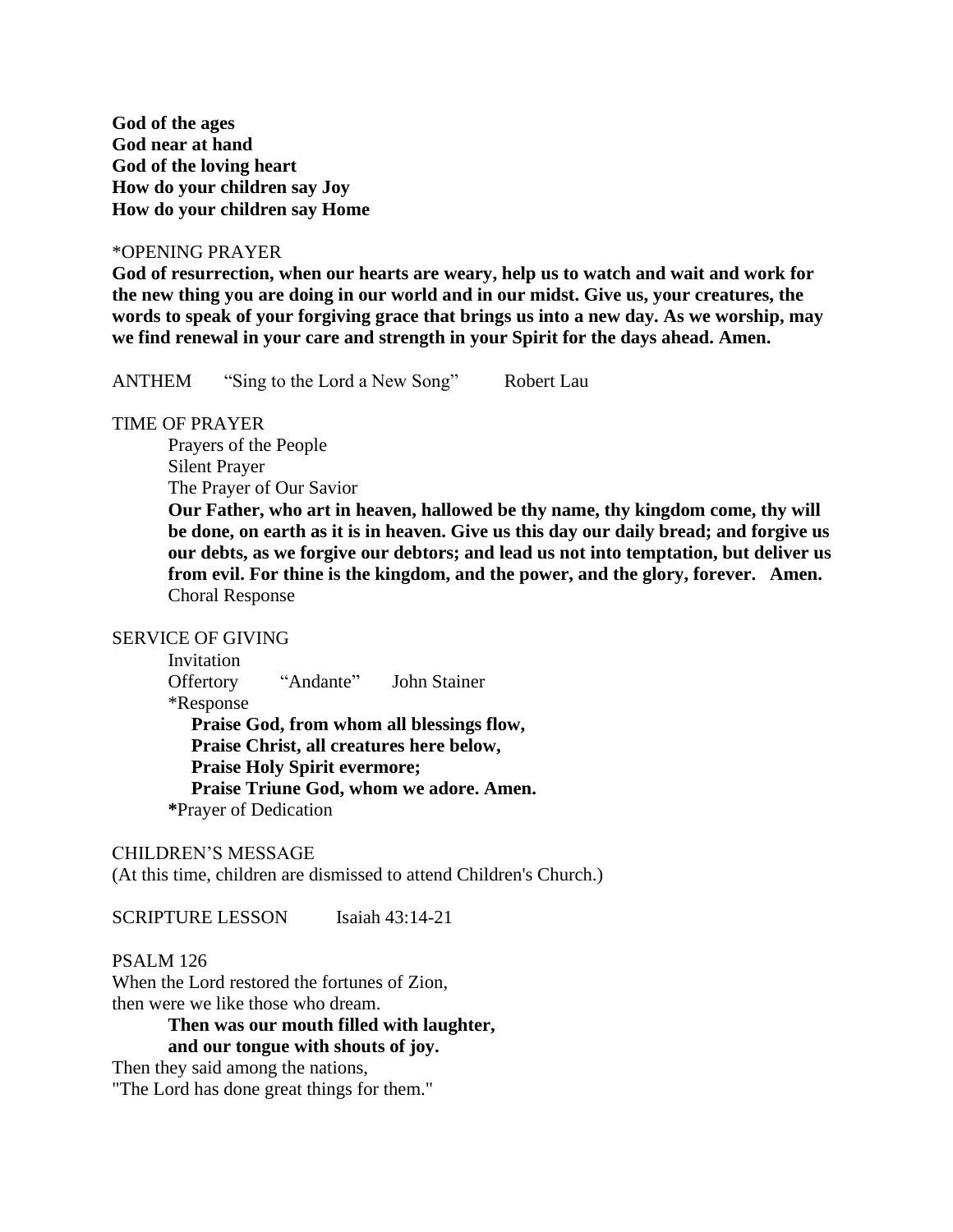**The Lord has done great things for us, and we are glad indeed.**

Restore our fortunes, O Lord,

like the watercourses of the Negev.

**Those who sowed with tears** 

**will reap with songs of joy.**

**[Unison]**

**Those who go out weeping, carrying the seed, will come again with joy, shouldering their sheaves.** 

SCRIPTURE LESSON Matthew 9:14-17

SERMON "What We Learned in the Pandemic (So Far) (Part Two)"

\* HYMN 376 "Love Divine, All Loves Excelling"

**Love divine, all loves excelling, Joy of heaven to earth come down, Fix in us Thy humble dwelling, All Thy faithful mercies crown! Jesus, Thou art all compassion, Pure, unbounded love Thou art; Visit us with Thy salvation, Enter every trembling heart.**

**Breathe, O breathe Thy loving Spirit Into every troubled breast! Let us all in Thee inherit, Let us find that second rest; Take away the love of sinning; Alpha and Omega be; End of faith, as its beginning, Set our hearts at liberty.**

**Come, Almighty to deliver, Let us all Thy life receive; Suddenly return, and never, Nevermore Thy temples leave. Thee we would be always blessing, Serve Thee as Thy hosts above, Pray, and praise Thee without ceasing, Glory in Thy perfect love.**

**Finish, then, Thy new creation; Pure and spotless let us be; Let us see Thy great salvation Perfectly restored in Thee;**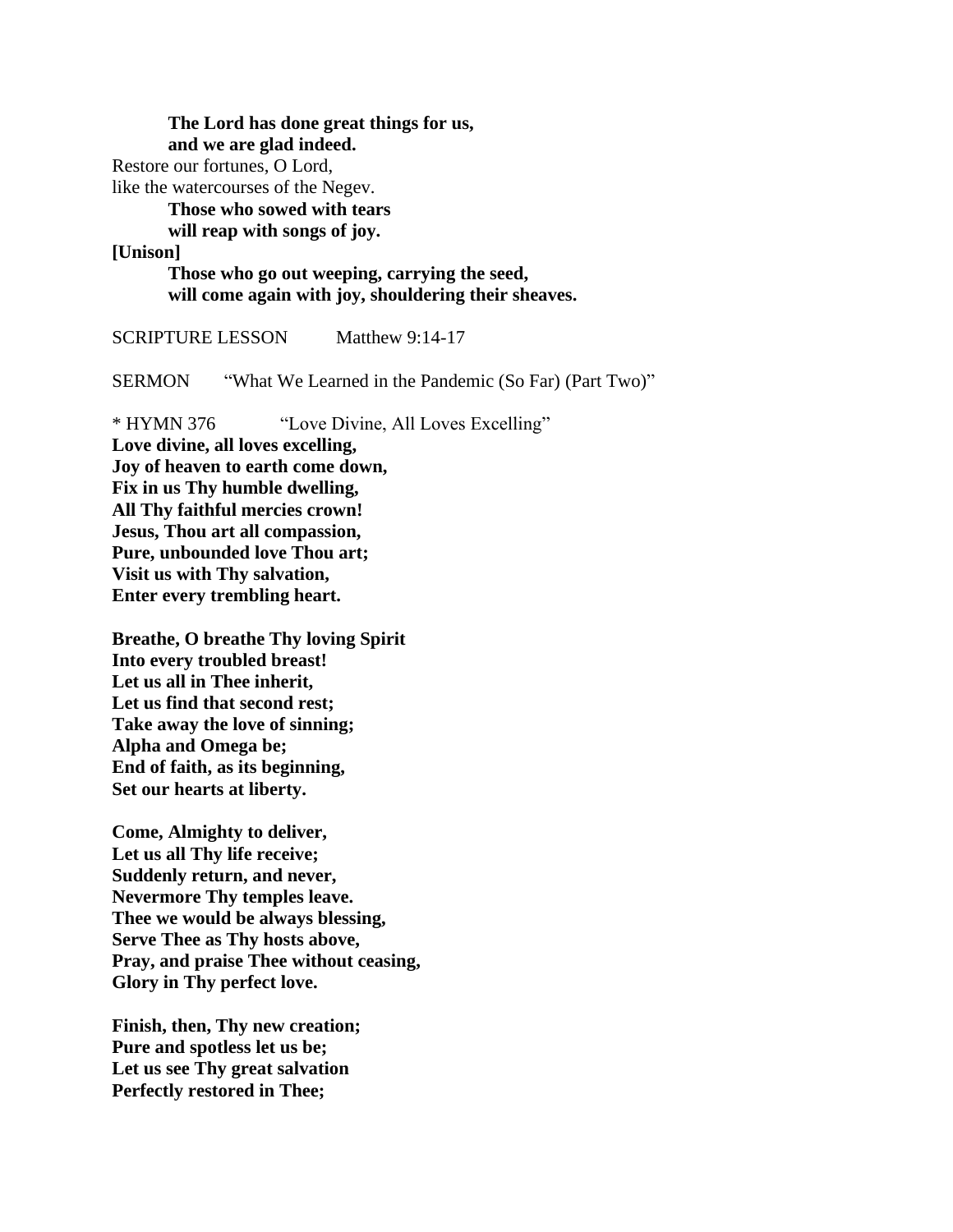**Changed from glory into glory, Till in heaven we take our place, Till we cast our crowns before Thee, Lost in wonder, love, and praise.**

\*BENEDICTION

\*CHORAL RESPONSE

POSTLUDE "Love Divine, All Loves Excelling" Charles Callahan

Artwork: Wesley, Frank, 1923-2002. New Wine in Old Wineskins, from **Art in the Christian Tradition**, a project of the Vanderbilt Divinity Library, Nashville, TN. <https://diglib.library.vanderbilt.edu/act-imagelink.pl?RC=59180> [retrieved May 11, 2022]. Call to Worship © B D Prewer 2006, Used with permission of the author. "God of the Sparrow God of the Whale"- Jaroslav J. Vajda*.* Words - ©1983 Concordia Publishing House. ROEDER - Carl Schalk*.* Music - ©1983 GIA Publications, Inc. Reprinted with permission under ONE LICENSE #A-715458. All rights reserved.

| Minister:                        | The Rev. Bill Lovin    |
|----------------------------------|------------------------|
| Director of Children's Programs: | The Rev. Ann Molsberry |
| Organist:                        | Bill Crouch            |
| <b>Choir Director</b>            | Chris Nakielski        |
| <b>Office Manager</b>            | Jenn Harden            |

**WE'RE GLAD THAT YOU HAVE JOINED US FOR WORSHIP THIS MORNING.** We are putting the safety of both the vaccinated and the unvaccinated in our congregation and the community first. Masks are required for all people in all parts of the building. We will keep social distance in the pews. Everyone is invited to Coffee Hour in Rockwood Hall after worship. Masks are optional in Rockwood Hall during Coffee Hour.

**USHERS, GREETERS, AND HOSPITALITY OPPORTUNITIES:** As we continue to reopen, there are new opportunities to greet people coming to worship, to usher, and to provide hospitality during coffee hour after worship. Please sign up on the sheets in Rockwood Hall or call the church office--319-337-4031.

**SPRING SPECIAL MUSIC SUNDAY—MAY 22:** On Sunday, May 22nd, the UCCIC Choir will launch another wonderful Special Music Sunday performance of Haydn's "Little Organ Mass." The work will be conducted by Dr. Christopher Nakielski, featuring soprano soloist Marie Von Behren, William Crouch on the organ, and several area instrumentalists. This beautiful, miniature mass (approximately 16 minutes) is thought to come from Haydn's stay at Eisenstadt during the winter of 1777-78.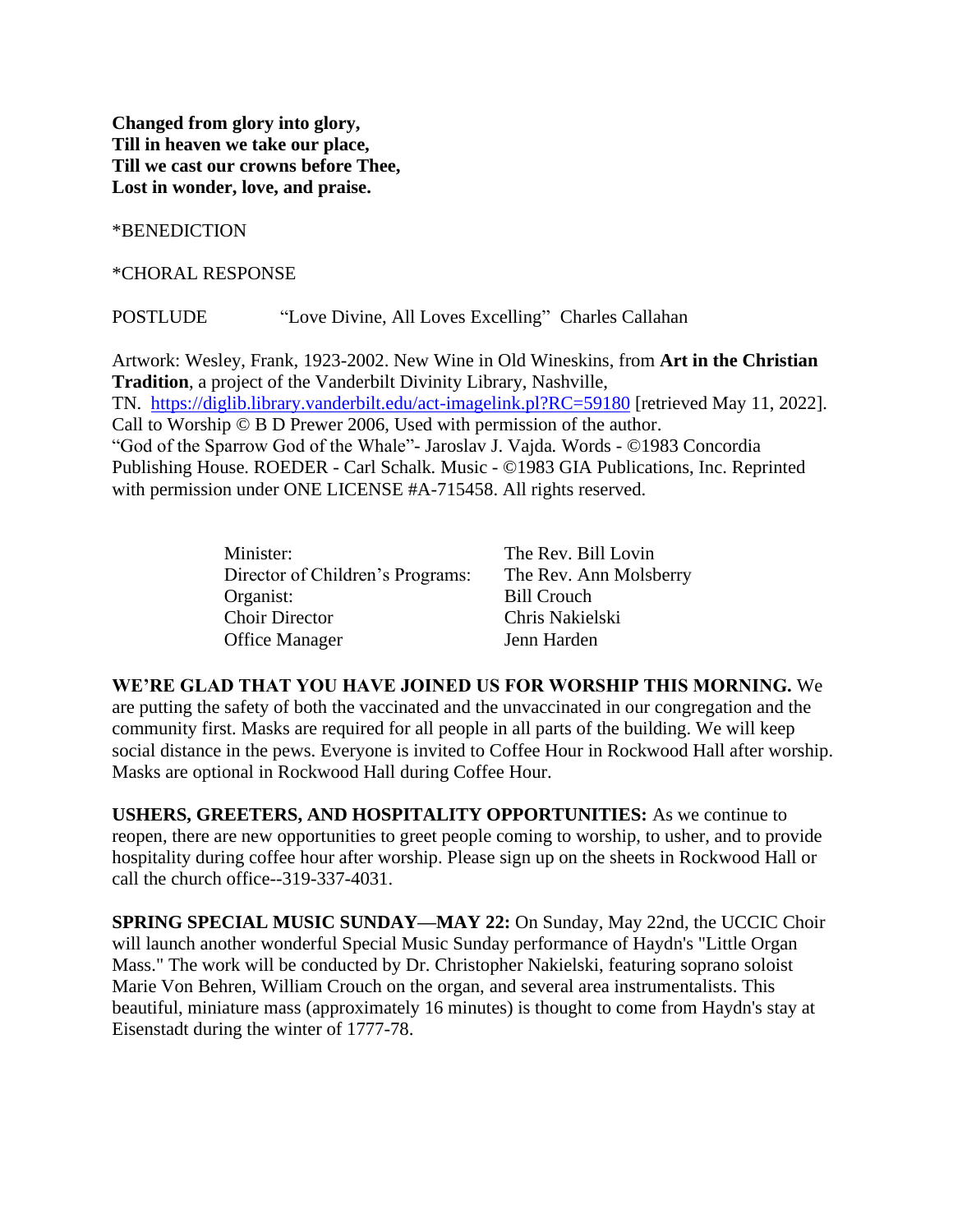**WE'RE SERVING AT THE FREE LUNCH PROGRAM IN MAY.** When there is a fifth Monday in a month, Congregational UCC serves at the Free Lunch Program. Interested in helping in some way? Please email Vicki at [vickithomae@gmail.com.](javascript:void(0);) Thanks!

**SIGN UP FOR** *CHANGE AGENT***: AN ONLINE UCC MISSION BOARD SOCIAL CHANGE BULLETIN BOARD:** The Mission Board is responding to requests from the congregation and creating an Online Social Change Bulletin Board. This monthly email publication will be a system that will include notices of rallies, petitions, upcoming legislative or policy actions warranting letters or phone calls, protests, important meetings of the school board or city council, each of which has the potential to increase social justice. Highest priority alerts will be local actions, then state actions and national actions. Notices will not support political candidates or parties. More information is in the May Newsletter. We would be delighted if everyone in the congregation is interested in subscribing. If you would like to receive these monthly mailings send your contact information to Jenn Harden, [uccicadmin@uccic.org](javascript:void(0);). Our goal is to begin the mailings this month.

**THE WOMEN'S LUNCH WILL RESUME** on Thursday, May 19, 11:45. at Monica's. Call or text Martha Ann Crawford—319-855-8340—to reserve a seat.

**THE MEN'S BREAKFAST IN MAY** will be held this coming Saturday, May 21. We'll gather at the Waterfront Hy-Vee at 8:00 a.m. Good food, great people. Join us! (No reservation needed.)

**LAST DAY OF SUNDAY SCHOOL ICE CREAM SOCIAL!** Come celebrate a successful Sunday School year with games... and ice cream for breakfast! Sunday, May 29 from 9:15-10am. Worship is at 10:15am.

**FESTIVAL OF FLOWERS:** United Action for Youth will be hosting their 17th Annual Festival of Flowers on May 26th and you are invited! The theme of this year's Festival of Flowers event is "Look for the Helpers." The flower show will feature nearly 100 creative floral entries from community members and professional florists that will be available for purchase in a silent auction. An on-line auction will feature upscale packages such as dinner parties, interior design services, date nights, photo sessions and behind the scenes access to some of Iowa City's most beloved arts organizations. The evening's entertainment will be the Bloomin' Throwdown a live floral arranging competition! Charcuterie and wine will be provided as part of your reservation. Make your reservation online at

[www.biddingowl.com/Auction/home.cfm?auctionID=29857.](http://www.biddingowl.com/Auction/home.cfm?auctionID=29857)

**TABLE TO TABLE IS IN NEED OF VOLUNTEERS** to help with maintaining their mission of connecting abundance with need in Johnson County. They are incredibly flexible: whatever your schedule is, they can probably work with it! They have volunteers that come in twice a week and volunteers that come in twice a month and both are valuable to the organization. Duties can include: harvesting produce at farms and orchards, driving or riding in T2T vans on routes to pick up and deliver food, helping prep vans for their routes in our shop (move empty boxes around while listening to some tunes!), offering free fresh produce in at-need neighborhoods, and more. If your interest is piqued, check out their website [\(table2table.org\)](https://table2table.org/), contact the, at [volunteer@table2table.org](javascript:void(0);) or at 319-337-3400.